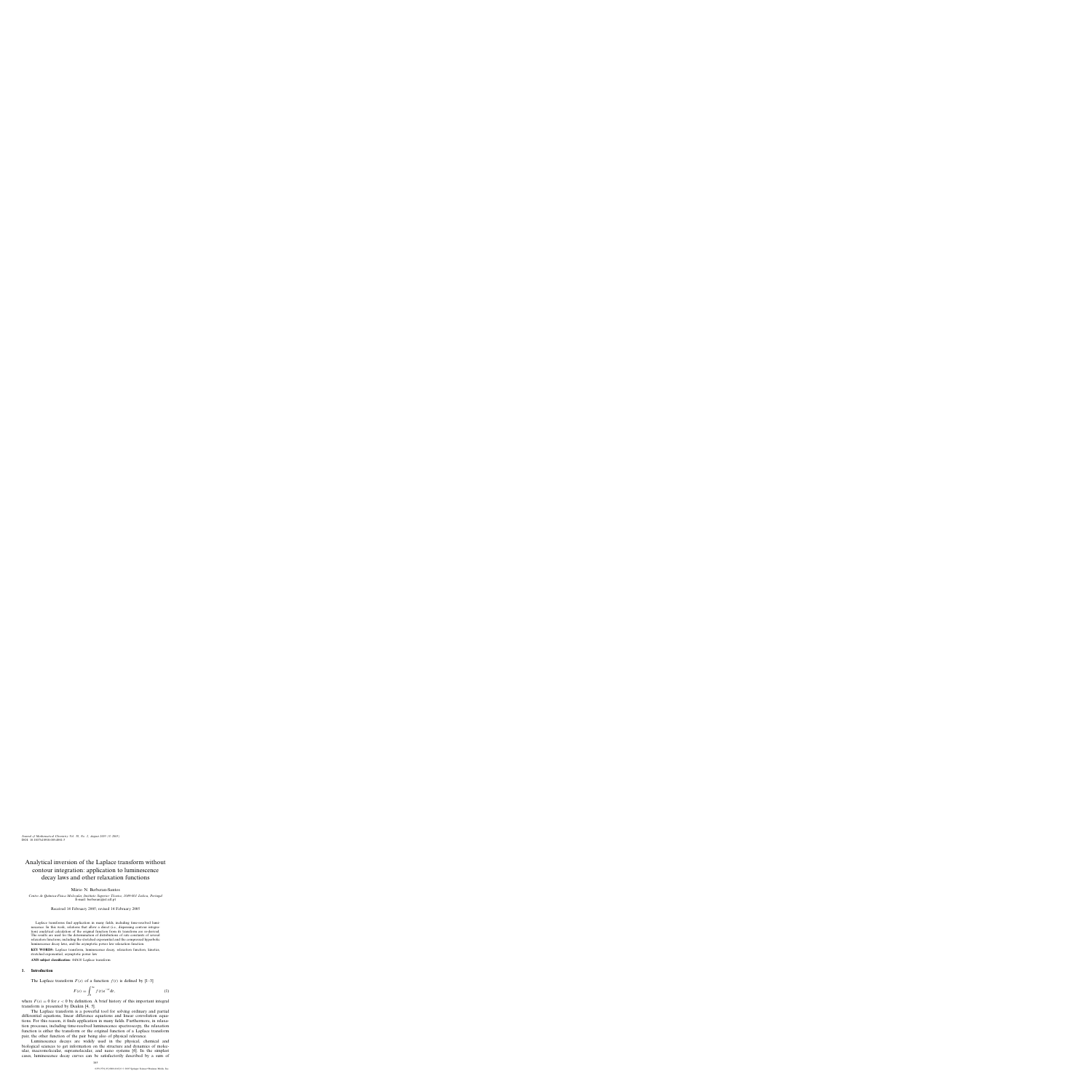discrete exponentials, and the respective pre-exponential factors and decay times have a clear physical meaning. However, the luminescence decays of inorganic solids are usually complex. Continuous distributions of decay times or rate constants are also necessary to account for the observed fluorescence decays of molecules incorporated in micelles, cyclodextrins, rigid solutions, sol-gel matrices, proteins, vesicles and membranes, biological tissues, molecules adsorbed on surfaces or linked to surfaces, energy transfer in assemblies of like or unlike molecules, etc.

In such cases, the luminescence decay is written in the following form:

$$
I(t) = \int_0^\infty H(k)e^{-kt}dk
$$
 (2)

with  $I(0) = 1$ . This relation is always valid because  $H(k)$  is the inverse Laplace transform of  $I(t)$ , which is a well-behaved function. The function  $H(k)$ , also called the eigenvalue spectrum (of a suitable kinetic matrix), is normalized, as  $I(0) = 1$  implies that  $\int_0^\infty H(k)dk = 1$ . In most situations (e.g., in the absence of a rise-time in the decay), the function  $H(k)$  is nonnegative for all  $k > 0$ , and  $H(k)$  can be understood as a distribution of rate constants (strictly, a probability density function, PDF). This PDF, or distribution of rate constants, gives important information of the dynamics of the luminescent systems [7–10], but is not always easy to infer from the decay law  $I(t)$ . In the remaining of this work, and in view of the specific application to be considered, the notation of equation (2) will be retained.

The more difficult step in the application of Laplace transforms is the inversion of the transform to obtain the desired solution. In many cases, the inversion is accomplished by consulting published tables of Laplace transform pairs [1–3]. More generally, and in the absence of such a pair, the inversion integral can be applied [2, 3]. This integral is

$$
H(k) = \frac{1}{2\pi i} \int_{c-i\infty}^{c+i\infty} I(t) e^{kt} dt,
$$
\n(3)

where c is a real number larger than  $c_0$ ,  $c_0$  being such that  $I(t)$  has some form of singularity on the line  $Re(t) = c_0$  but is analytic in the complex plane to the right of that line, i.e., for  $Re(t) > c_0$ . Equation (3) is usually evaluated by contour integration [2, 3].

#### **2. A step further**

Performing the change of variable  $t = c + i\omega$ , equation (3) becomes

$$
H(k) = \frac{e^{ck}}{2\pi} \int_{-\infty}^{\infty} I(c + i\omega) e^{ik\omega} d\omega
$$
 (4)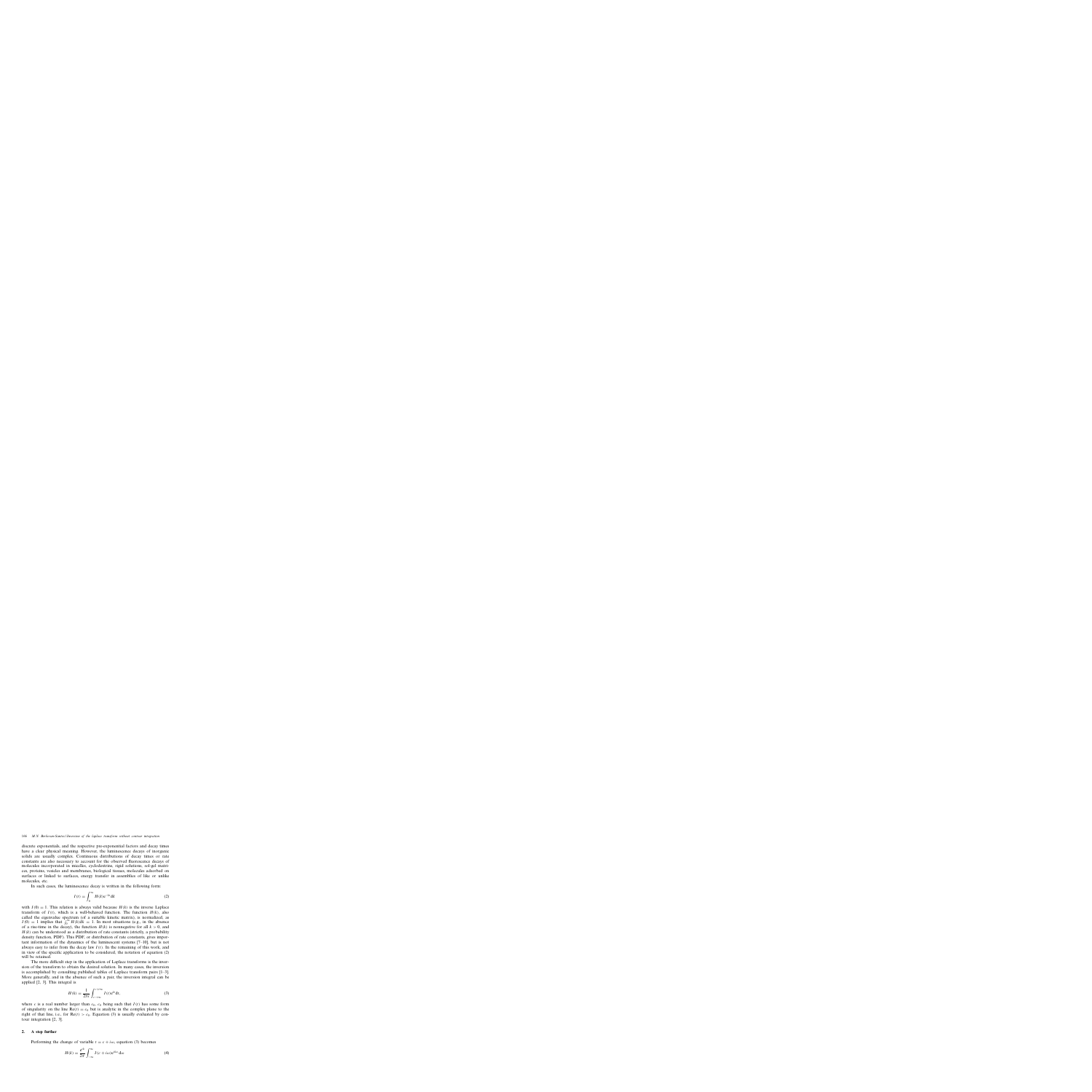or

$$
H(k) = \frac{e^{ck}}{2\pi} \left[ \int_{-\infty}^{\infty} I(c + i\omega) \cos(k\omega) d\omega + i \int_{-\infty}^{\infty} I(c + i\omega) \sin(k\omega) d\omega \right].
$$
 (5)

Writing

$$
I(c + i\omega) = \text{Re}[I(c + i\omega)] + i \text{ Im}[I(c + i\omega)], \tag{6}
$$

Equation (5) becomes

$$
H(k) = \frac{e^{ck}}{2\pi} \left\{ \int_{-\infty}^{\infty} \left[ \text{Re}[I(c+i\omega)]\cos(k\omega) - \text{Im}[I(c+i\omega)]\sin(k\omega) \right] d\omega \right\}
$$

$$
+ i \int_{-\infty}^{\infty} \left[ \text{Re}[I(c+i\omega)]\cos(k\omega) + \text{Im}[I(c+i\omega)]\sin(k\omega) \right] d\omega \right\}. \tag{7}
$$

Given that  $H(k)$  is a real function,

$$
0 = \int_{-\infty}^{\infty} \left[ \text{Re}[I(c + i\omega)] \cos(k\omega) + \text{Im}[I(c + i\omega)] \sin(k\omega) \right] d\omega, \tag{8}
$$

and equation (7) reduces to

$$
H(k) = \frac{e^{ck}}{2\pi} \int_{-\infty}^{\infty} \left[ \text{Re}[I(c + i\omega)] \cos(k\omega) - \text{Im}[I(c + i\omega)] \sin(k\omega) \right] d\omega. \tag{9}
$$

But, from equation (2),

$$
\text{Re}[I(c+i\omega)] = \int_0^\infty e^{-ck} H(k) \cos(k\omega) \, \mathrm{d}k
$$
\n
$$
\text{Im}[I(c+i\omega)] = -\int_0^\infty e^{-ck} H(k) \, \sin(k\omega) \mathrm{d}k,\tag{10}
$$

hence the integrand in equation (9) is of even parity, and equation (9) can be rewritten as

$$
H(k) = \frac{e^{ck}}{\pi} \int_0^\infty \left[ \text{Re}[I(c + i\omega)] \cos(k\omega) - \text{Im}[I(c + i\omega)] \sin(k\omega) \right] d\omega. \tag{11}
$$

Using equations (8) and (10), equation (11) can be rewritten for  $k > 0$  either as

$$
H(k) = \frac{2e^{ck}}{\pi} \int_0^\infty \text{Re}[I(c+i\omega)] \cos(k\omega) d\omega,
$$
 (12)

or

$$
H(k) = -\frac{2e^{ck}}{\pi} \int_0^\infty \text{Im}[I(c+i\omega)] \sin(k\omega) d\omega.
$$
 (13)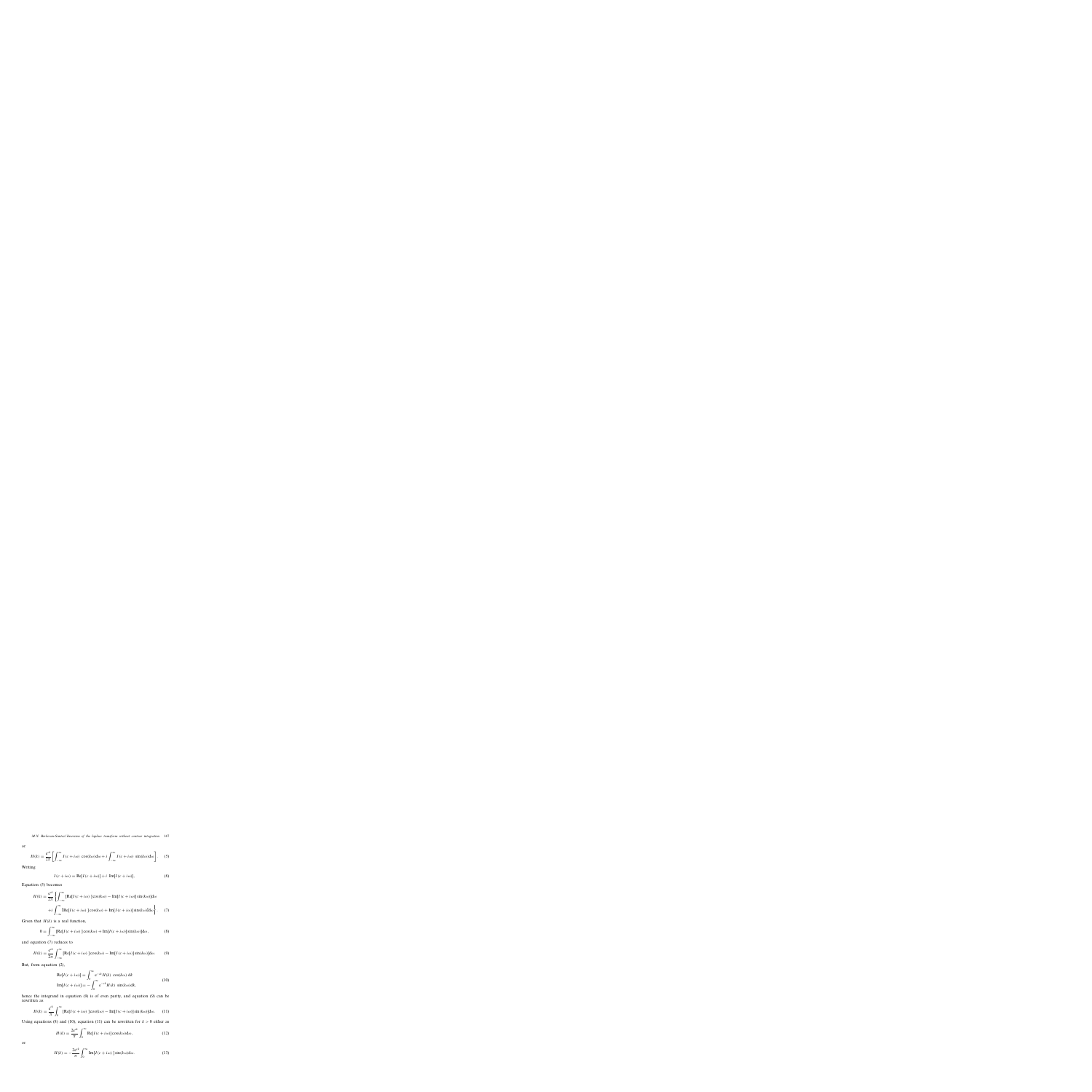Writing

$$
I(c + i\omega) = \rho(\omega) e^{i\theta(\omega)}.
$$
 (14)

Equations (11), (12) and (13) become, respectively,

$$
H(k) = \frac{e^{ck}}{\pi} \int_0^\infty \rho(\omega) \cos[k\omega + \theta(\omega)] d\omega,
$$
 (15)

$$
H(k) = \frac{2e^{ck}}{\pi} \int_0^\infty \rho(\omega) \cos[\theta(\omega)] \cos k\omega \, d\omega = -\frac{2e^{ck}}{\pi} \int_0^\infty \rho(\omega) \sin[\theta(\omega)] \sin k\omega \, d\omega.
$$
\n(16)

These relations allow a direct calculation of  $H(k)$  from  $I(t)$  dispensing contour integration. It is surprising that the mentioned equations are not found in textbooks, e.g., [1, 3] and monographs on the Laplace transform, e.g., [2], given their simplicity and usefulness. The author has initially derived them (for  $c = 0$ ) from Fourier transform theory, only to find out, after a careful literature search, that they were already available in a more general form, but somewhat hidden in publications on the numerical inversion of Laplace transforms [11–15]. Nevertheless, the relations are also interesting for the analytical calculation of inverse transforms, as will be shown in the next sections.

#### **3. Some simple examples**

Consider the elementary case

$$
I(t) = \frac{1}{t - a},\tag{17}
$$

whose inverse is  $exp(ak)$ . Application of equation (12), for instance, with  $c > a$ , yields

$$
H(k) = \frac{2(c-a)e^{ck}}{\pi} \int_0^\infty \frac{\cos(k\omega)}{(c-a)^2 + \omega^2} \, d\omega = e^{ak}.
$$
 (18)

A similar calculation for

$$
I(t) = \frac{t}{t^2 + 1},\tag{19}
$$

allows to obtain (with  $c = 1$ )

$$
H(k) = \frac{2 e^k}{\pi} \int_0^\infty \frac{(\omega^2 + 2) \cos(k\omega)}{\omega^4 + 4} d\omega = \cos k. \tag{20}
$$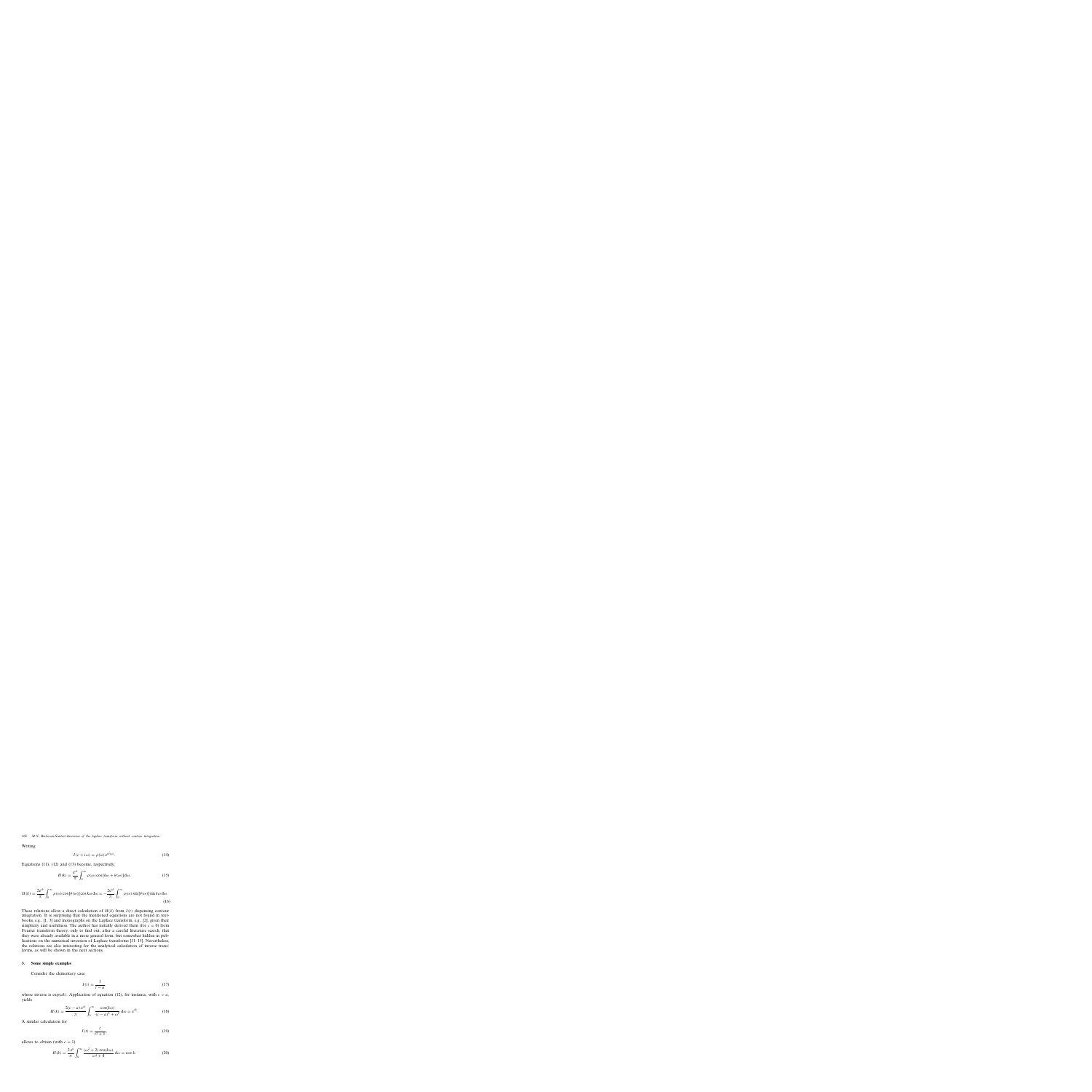The definite integrals become rapidly of difficult evaluation in closed form, even for simple cases. On the other hand, they allow to obtain very easily results that are not so direct with contour integration, and are also suited for numerical evaluation of the original functions (by numerical integration [11–15]). The analytical calculation of the PDF's of luminescence decays and other relaxation functions is discussed in the next section.

## **4. Application to luminescence decays and other relaxation functions**

In the case of luminescence decay functions, physical reasons preclude the existence of singularities, and the constant  $c$  in equations (11)–(16) can always be set to zero.

## **(a) Exponential decay**

$$
I(t) = e^{-t/\tau_0},
$$
  
\n
$$
I(i\omega) = e^{-i\omega/\tau_0},
$$
  
\n
$$
H(k) = \frac{1}{\pi} \int_0^\infty \cos\left[\omega\left(k - \frac{1}{\tau_0}\right)\right] d\omega = \delta\left(k - \frac{1}{\tau_0}\right).
$$
\n(21)

## **(b) Stretched exponential (Kohlrausch)**

For the stretched exponential (or Kohlrausch) decay law

$$
I(t) = \exp\left[-\left(\frac{t}{\tau_0}\right)^{\beta}\right],
$$
\n(22)

One has,

$$
I(i\omega) = \exp\left[-\left(\frac{i\omega}{\tau_0}\right)^{\beta}\right] = \exp\left[-\left(\frac{\omega}{\tau_0}\right)^{\beta}\cos\left(\frac{\beta\pi}{2}\right)\right]
$$

$$
\times \exp\left[-i\left(\frac{\omega}{\tau_0}\right)^{\beta}\sin\left(\frac{\beta\pi}{2}\right)\right].
$$
 (23)

and therefore, from equation (15),

$$
H(k) = \frac{1}{\pi} \int_0^\infty \exp\left[-\left(\frac{\omega}{\tau_0}\right)^\beta \cos\left(\frac{\beta \pi}{2}\right)\right]
$$

$$
\times \cos\left[k\omega - \left(\frac{\omega}{\tau_0}\right)^\beta \sin\left(\frac{\beta \pi}{2}\right)\right] d\omega.
$$
 (24)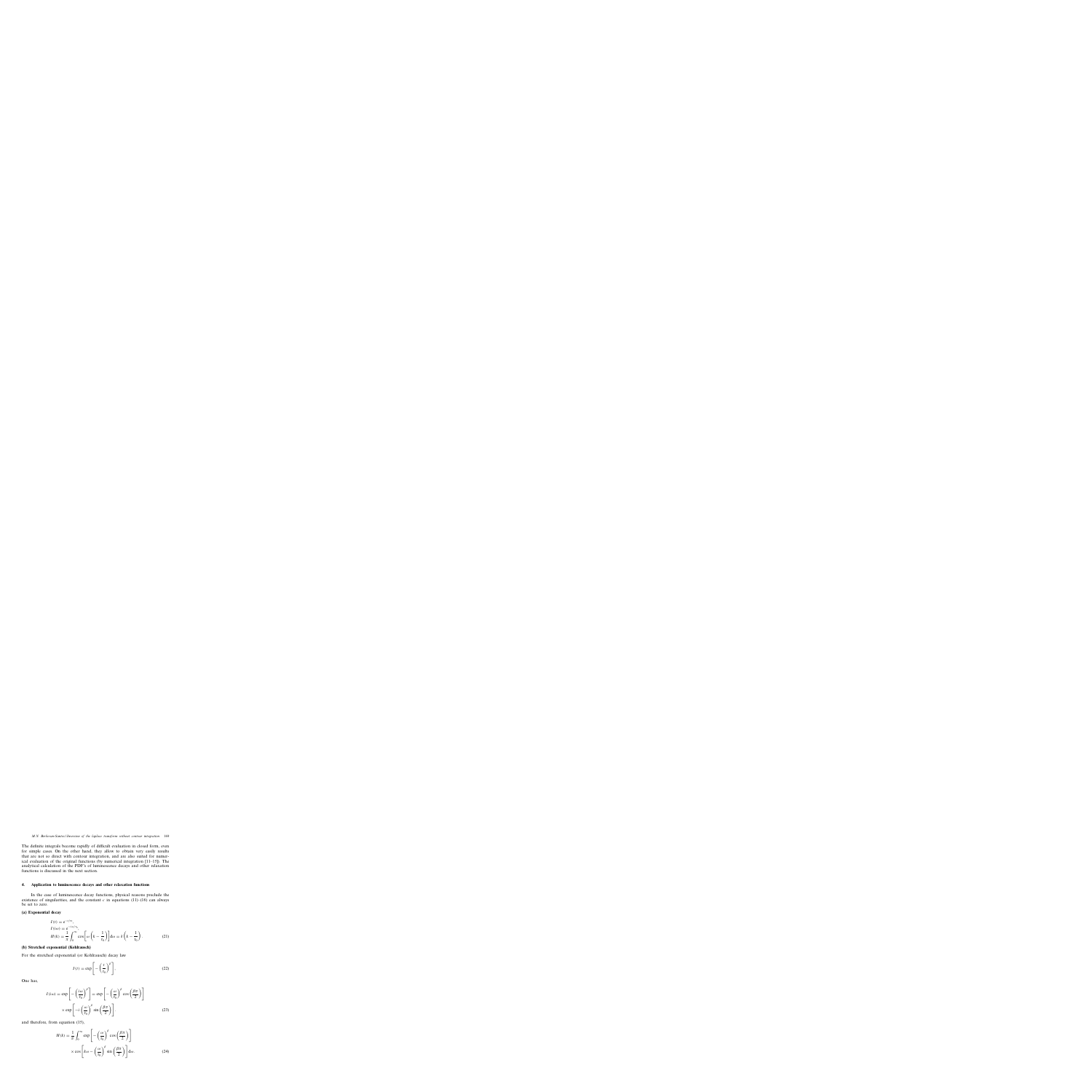Performing the change of variable  $u = \omega/\tau_0$  it is finally obtained that

$$
H(k) = \frac{\tau_0}{\pi} \int_0^\infty \exp\left[-u^\beta \cos\left(\frac{\beta \pi}{2}\right)\right] \cos\left[k\tau_0 u - u^\beta \sin\left(\frac{\beta \pi}{2}\right)\right] du. \tag{25}
$$

From equation (16) alternative forms are  $(k > 0)$ 

$$
H(k) = \frac{2\tau_0}{\pi} \int_0^\infty \exp\left[-u^\beta \cos\left(\frac{\beta \pi}{2}\right)\right] \cos\left[u^\beta \sin\left(\frac{\beta \pi}{2}\right)\right] \cos\left(k\tau_0 u\right) du,\tag{26}
$$

and

$$
H(k) = \frac{2\tau_0}{\pi} \int_0^\infty \exp\left[-u^\beta \cos\left(\frac{\beta\pi}{2}\right)\right] \sin\left[u^\beta \sin\left(\frac{\beta\pi}{2}\right)\right] \sin\left(k\tau_0 u\right) du. \quad (27)
$$

Any normalised linear combination of equations (26) and (27) is also a valid solution.  $H(k)$  can be expressed by elementary functions only for  $\beta =$ 1/2 [3, 16, 17],

$$
H(k) = \frac{e - 1/(4k\tau_0)}{\sqrt{4\pi k^3 \tau_0}}
$$
\n(28)

and is variously called Smirnov [16] and Lévy [17] PDF.

Pollard's relation [18], which is the only previously known integral form for  $H(k),$ 

$$
H(k) = \frac{\tau_0}{\pi} \int_0^\infty \exp\left(-k\,\tau_0 u\right) \exp\left[-u^\beta \cos\left(\beta \pi\right)\right] \sin\left[u^\beta \sin\left(\beta \pi\right)\right] du. \tag{29}
$$

was obtained from the Bromwich integral (complex inversion integral) by defining a special contour. Equation (25) can of course also be obtained by contour integration [10], but not so directly.

## **(c) Compressed hyperbola (Becquerel)**

For the compressed hyperbolic decay [10]

$$
I(t) = \frac{1}{\left[1 + (1 - \beta) \frac{t}{\tau_0}\right]^{1/(1 - \beta)}},\tag{30}
$$

one has, successively,

$$
I(i\omega) = \frac{1}{\left[1 + (1 - \beta) \frac{i\omega}{\tau_0}\right]^{1/(1 - \beta)}} = \left[1 + \left(\frac{(1 - \beta)\omega}{\tau_0}\right)^2\right]^{-1/(2(1 - \beta))}
$$

$$
\times \exp\left[-i\frac{\arctan\left(\frac{(1 - \beta)\omega}{\tau_0}\right)}{1 - \beta}\right],
$$
(31)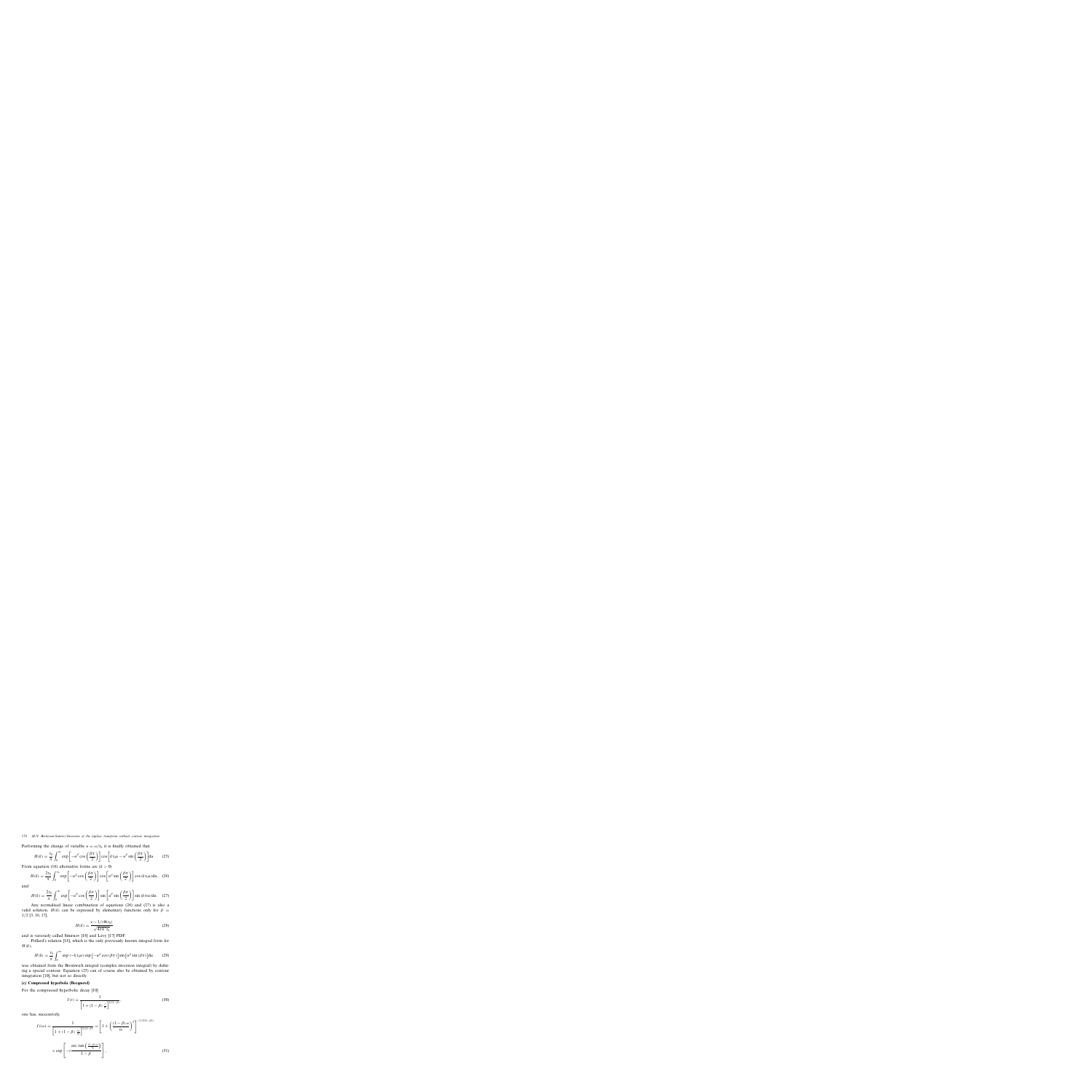$$
H(k) = \frac{1}{\pi} \int_0^\infty \left[ 1 + \left( \frac{(1-\beta)\omega}{\tau_0} \right)^2 \right]^{-1/(2(1-\beta))} \cos \left[ k\omega - \frac{\arctan\left( \frac{(1-\beta)\omega}{\tau_0} \right)}{1-\beta} \right] d\omega, \tag{32}
$$

$$
H(k) = \frac{\tau_0}{\pi (1 - \beta)} \int_0^\infty (1 + u^2)^{-1/(2(1 - \beta))} \cos \left( \frac{k \tau_0 u - \arctan u}{1 - \beta} \right) du,\tag{33}
$$

and from equation (16),

$$
H(k) = \frac{2\tau_0}{\pi (1 - \beta)} \int_0^\infty (1 + u^2)^{-1/(2(1 - \beta))} \cos\left(\frac{\arctan u}{1 - \beta}\right) \cos\left(k\tau_0 u\right) du, \tag{34}
$$

$$
H(k) = \frac{2\tau_0}{\pi (1 - \beta)} \int_0^\infty (1 + u^2)^{-1/(2(1 - \beta))} \sin\left(\frac{\arctan u}{1 - \beta}\right) \sin(k\tau_0 u) du. \quad (35)
$$

Equations (33)–(35) are alternative forms of the Gamma PDF,

$$
H(k) = \frac{\tau_0}{1 - \beta} \frac{(k\tau_0/(1 - \beta)^{\beta/(1 - \beta)} \exp(-(k\tau_0/(1 - \beta)))}{\Gamma(1/(1 - \beta))}.
$$
 (36)

#### **(d) Asymptotic power law**

The asymptotic power law [19, 20]

$$
I(t) = \frac{1}{1 + (t/\tau_0)^{\alpha}}
$$
 (37)

with  $\alpha$  < 1, was suggested as an alternative to the stretched exponential relaxation function, for the description of peptide folding kinetics [20], and indeed also successfully fitted experimental data spanning seven orders of magnitude [20]. However, this equivalence does not hold for excited state kinetics: equation (37) is not a valid luminescence decay law over the entire time range, given that  $\int_0^\infty I(t) dt$  is divergent for  $\alpha < 1$ .

It is interesting to compute the inverse Laplace transform of equation (37), i.e., the respective PDF of rate constants. Application of equation (12) yields

$$
H(k) = \frac{2\tau_0}{\pi} \int_0^\infty \frac{u^{\alpha} \cos(\alpha \pi/2) + 1}{u^{2\alpha} + 2u^{\alpha} \cos(\alpha \pi/2) + 1} \cos(k\tau_0 u) du,
$$
 (38)

and equivalent expressions can be obtained from equations (11) and (13). A more complex expression for  $H(k)$  is available [21]. Series expansion of equation (37) in powers of  $\tau_0/t$ , followed by termwise Laplace inversion, allows to express  $H(k)$  in terms of the generalized Mittag–Leffler function  $E_{\alpha,\beta}(x)[21]$ ,

$$
H(k) = \tau_0 \left( \tau_0 k \right)^{\alpha - 1} E_{\alpha, \alpha} \left( - \left( \tau_0 k \right)^{\alpha} \right), \tag{39}
$$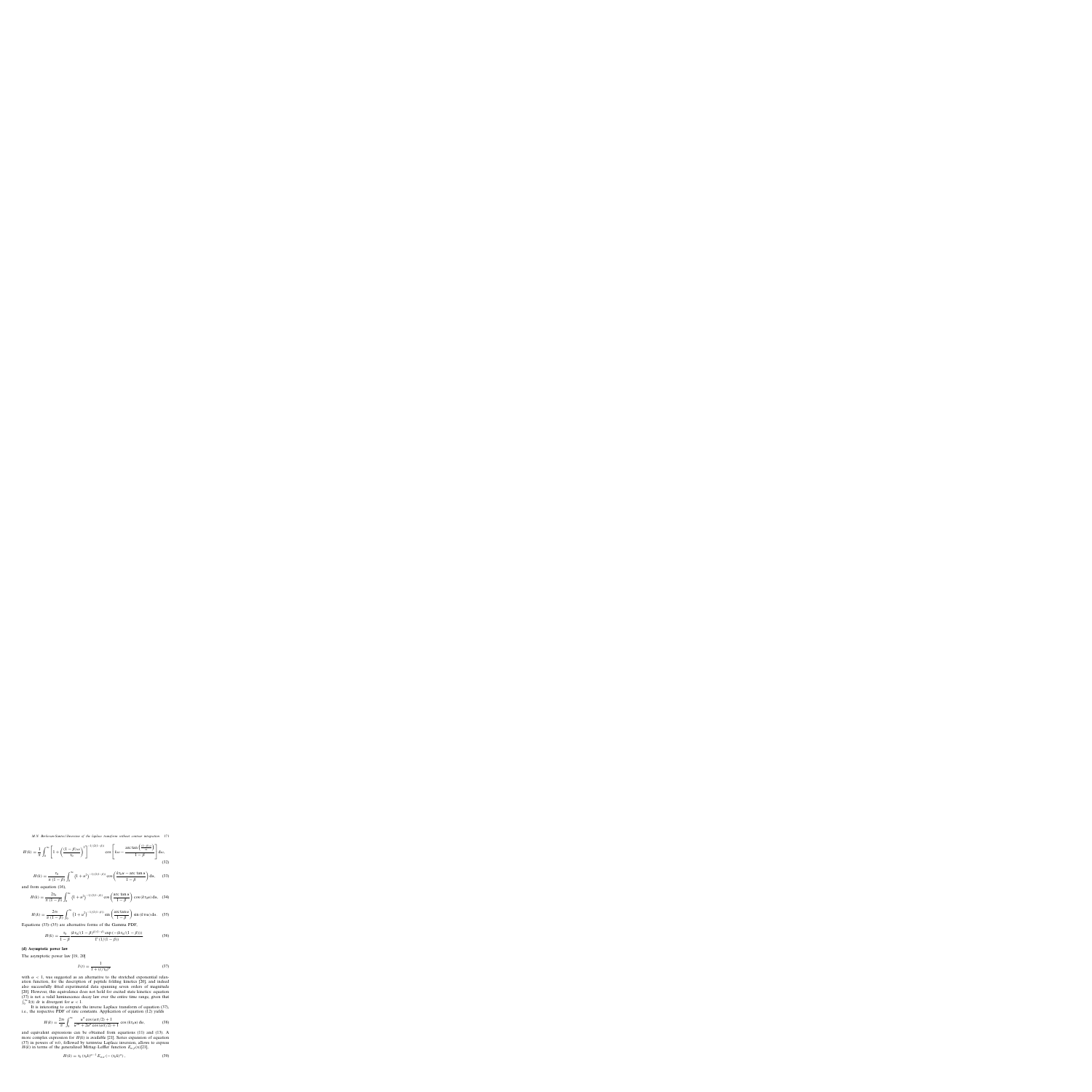where

$$
E_{\alpha,\beta}(x) = \sum_{n=0}^{\infty} \frac{x^n}{\Gamma(\alpha n + \beta)}.
$$
\n(40)

For  $\alpha = 1/2$  equation (38) reduces to

$$
H(k) = \tau_0 \left[ \frac{1}{\sqrt{\pi \tau_0 k}} - \exp\left(\tau_0 k\right) \text{erfc}\left(\sqrt{\tau_0 k}\right) \right]. \tag{41}
$$

## **5. Conclusions**

Laplace transforms find applications in several areas of physical and chemical relevance, including time-resolved luminescence and other relaxation phenomena. In this work, relations that allow a direct (i.e., dispensing contour integration) calculation of the original function from its transform were re-derived and applied to the analytical calculation of the distributions of rate constants of the stretched exponential and compressed hyperbolic luminescence decay laws, and also to the asymptotic power law relaxation function.

## **References**

- [1] D.V. Widder, *Advanced Calculus*, 2nd ed. (Prentice-Hall, Englewood Cliffs, 1947).
- [2] R.E. Bellman and R.S. Roth, *The Laplace Transform* (World Scientific, Singapore, 1984).
- [3] D.A. McQuarrie, *Mathematical Methods for Scientists and Engineers* (University Science Books, Sausalito, 2003).
- [4] M.A.B. Deakin, Math. Educ. April–June issue (1985) 24.
- [5] M.A.B. Deakin, Arch. Hist. Exact Sci. 44 (1992) 265.
- [6] B. Valeur, *Molecular Fluorescence. Principles and Applications* (Wiley-VCH, Weinheim, 2002).
- [7] B. Mollay and H.F. Kauffmann, in: *Disorder Effects on Relaxational Processes*, eds. R. Richert and A. Blumen (Springer, Berlin, 1994) pp. 509–541.
- [8] M.N. Berberan-Santos, P. Choppinet, A. Fedorov, L. Jullien and B. Valeur, J. Am. Chem. Soc. 121 (1999) 2526.
- [9] E.N. Bodunov, M.N. Berberan-Santos, E.J. Nunes Pereira and J.M.G. Martinho, Chem. Phys. 259 (2000) 49.
- [10] M.N. Berberan-Santos, E.N. Bodunov and B. Valeur, Chem. Phys. (in press).
- [11] L.A. Schmittroth, Comm. ACM 3 (1960) 171.
- [12] H. Dubner and J. Abate, J. ACM 15 (1968) 115.
- [13] K.S. Crump, J. ACM 23 (1976) 89.
- [14] B. Davies and B. Martin, J. Comp. Phys. 33 (1979) 1.
- [15] J. Abate, G.L. Choudhury and W. Whitt, in: *Computational Probability*, ed. W. Grassman (Kluwer, Boston, 1999) pp. 257–323.
- [16] B.D. Hughes, *Random Walks and Random Environments. Vol.1: Random Walks* (Oxford University Press, Oxford, 1995).
- [17] V.V. Uchaikin and V.M. Zolotarev, *Chance and Stability. Stable Distributions and Their Applications* (VSP, Utrecht, 1999).
- [18] H. Pollard, Bull. Am. Math. Soc. 52 (1946) 908.